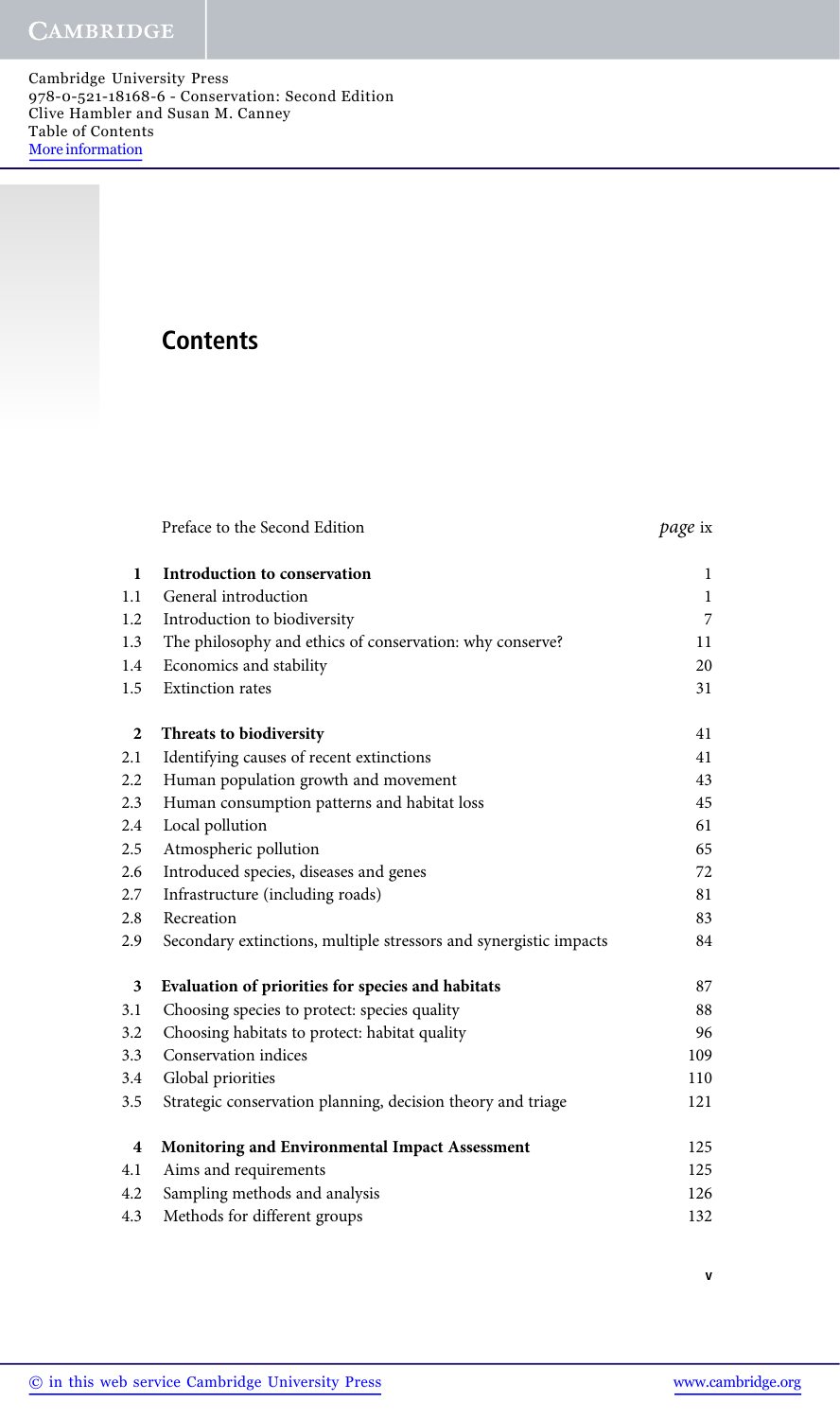Cambridge University Press 978-0-521-18168-6 - Conservation: Second Edition Clive Hambler and Susan M. Canney Table of Contents More information

| vi  | <b>Contents</b>                                                     |     |
|-----|---------------------------------------------------------------------|-----|
| 4.4 | Measures and indicators of site quality                             | 137 |
| 4.5 | Rapid Biodiversity Assessment                                       | 150 |
| 4.6 | Long-term and large-scale monitoring, and ecosystem function        | 151 |
| 4.7 | Environmental Impact Assessment (EIA)                               | 157 |
| 5   | Management of natural and fragmented habitats                       | 161 |
| 5.1 | Continental biomes                                                  | 163 |
| 5.2 | Management of oceanic islands                                       | 172 |
| 5.3 | Management of aquatic habitats                                      | 173 |
| 5.4 | Management of fragmented habitats                                   | 179 |
| 5.5 | Effectiveness of protected areas                                    | 198 |
| 6   | <b>Management of species</b>                                        | 203 |
| 6.1 | Metapopulations                                                     | 204 |
| 6.2 | Conservation genetics                                               | 207 |
| 6.3 | Population viability                                                | 215 |
| 6.4 | In situ methods                                                     | 219 |
| 6.5 | Ex situ methods                                                     | 225 |
| 6.6 | Climate change responses                                            | 234 |
| 7   | Sustainable use, semi-natural cultural landscapes and the matrix    | 237 |
| 7.1 | What does sustainability mean?                                      | 238 |
| 7.2 | Maximum Sustainable Yields (MSYs)                                   | 240 |
| 7.3 | Semi-natural habitats and traditional cultural landscapes           | 243 |
| 7.4 | Sustainability and traditional management                           | 256 |
| 7.5 | Sustainability in the landscape matrix                              | 259 |
| 7.6 | Overview of sustainability                                          | 268 |
| 8   | <b>Restoration and offsetting</b>                                   | 271 |
| 8.1 | Targets and baselines in restoration                                | 273 |
| 8.2 | Re-introduction and conservation introduction                       | 275 |
| 8.3 | Control of introduced species                                       | 280 |
| 8.4 | Restoring habitats and ecosystem function                           | 284 |
| 8.5 | Translocation of habitats                                           | 298 |
| 8.6 | Mitigation and biodiversity offsets                                 | 300 |
| 8.7 | Anthropogenic novel ecosystems, including urban wildlife            | 303 |
| 8.8 | Measuring success and cost-effectiveness                            | 305 |
| 9   | <b>Environmental policy</b>                                         | 309 |
| 9.1 | Social components of conservation and the human-nature relationship | 309 |